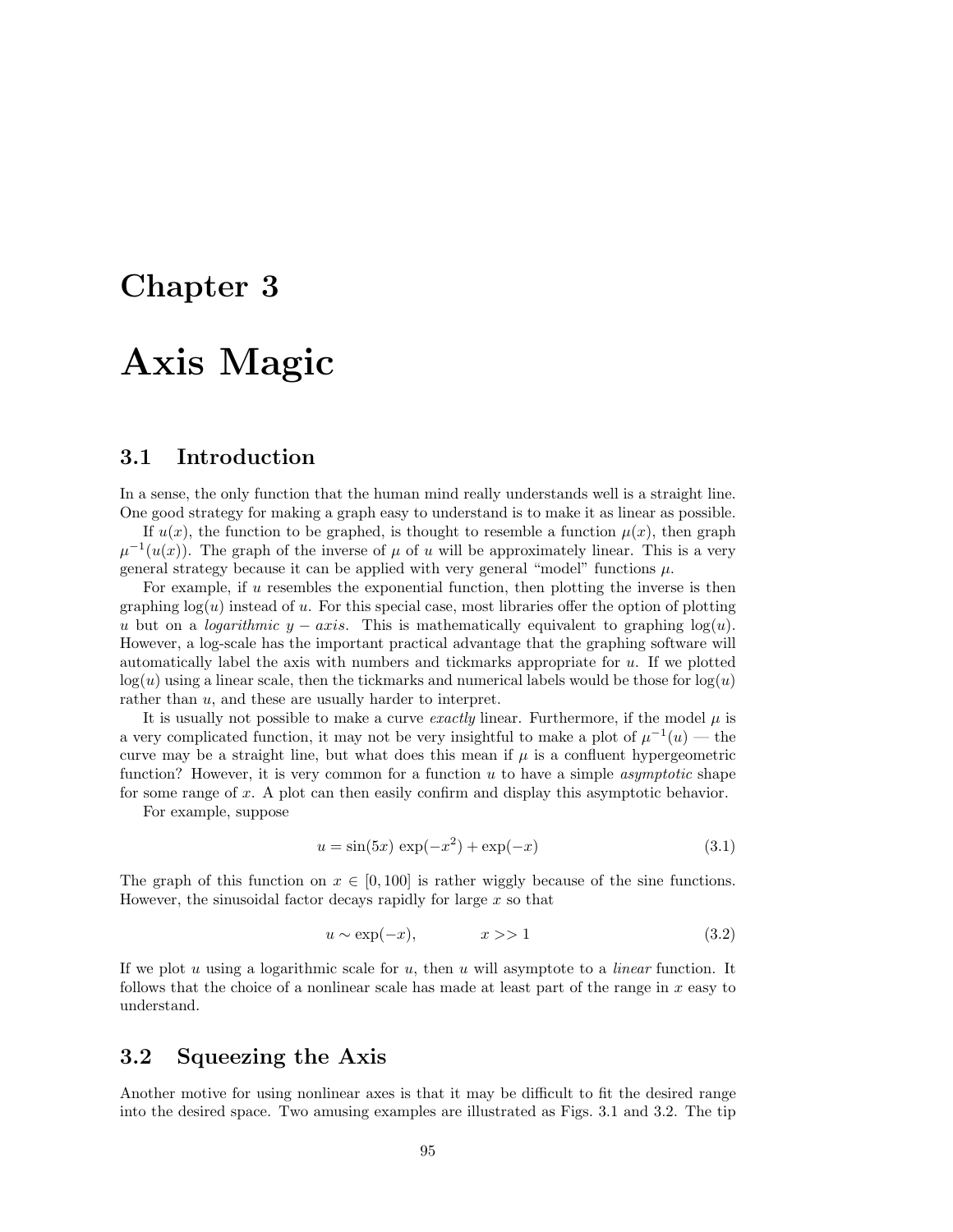of the curve in Playfair's graph is repeated at the bottom of the graph as well as extending beyond the frame at the top. This eccentric procedure is distracting and requires some effort to decode. The advantage is that emphasizes the sharp rise in the plotted quantity; it has increased so much that it is difficult to show the peak on the same scale as earlier years.



Figure 3.1: A time series of military expenditure versus year in the late eighteenth century. The short horizontal bars mark periods of war when (unsurprisingly!) military costs rose rapidly. Drawn by J. Boyd after an original by William Playfair, published in his Commercial and Political Atlas, (London, 1786), plate 14.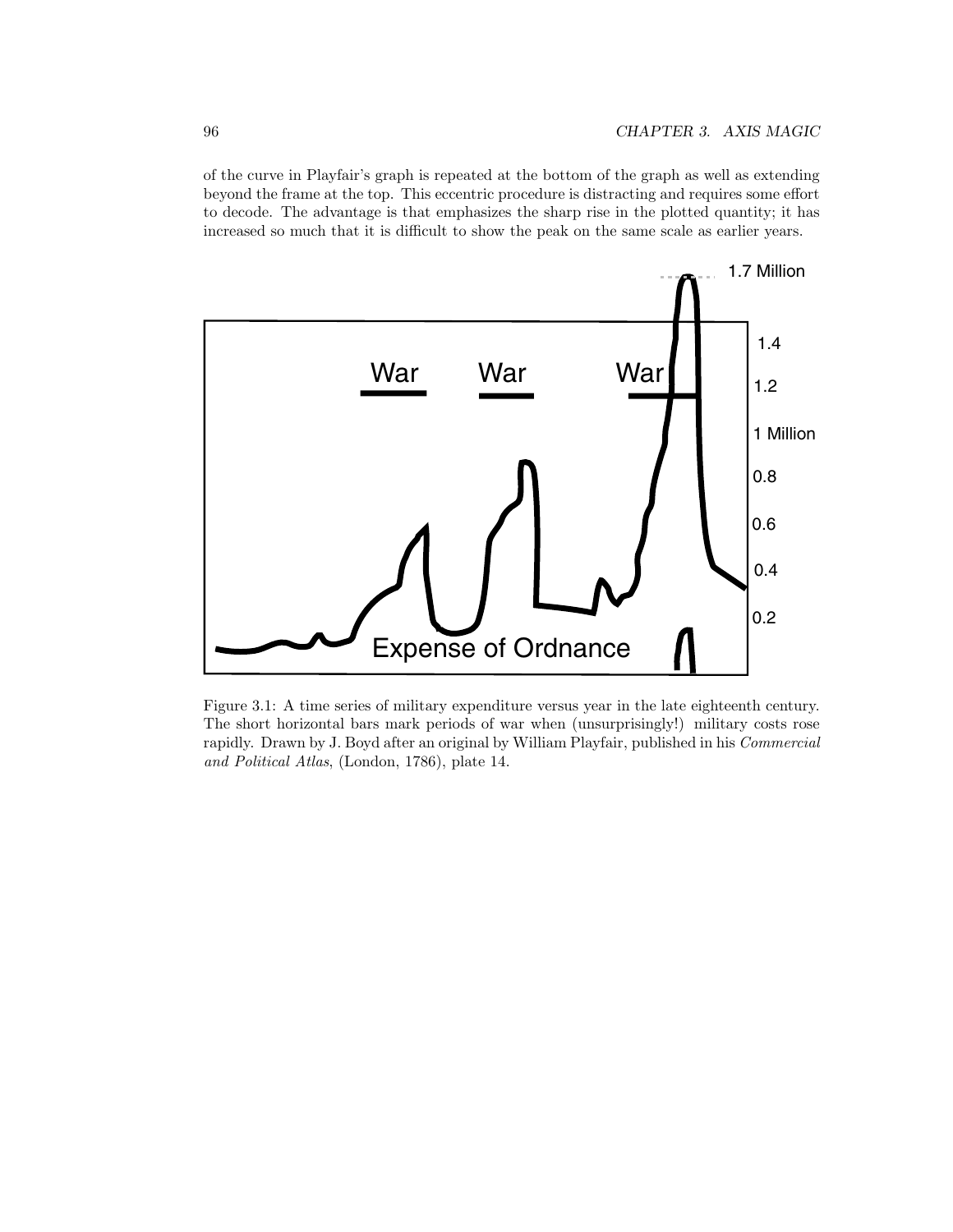#### **3.2. SQUEEZING THE AXIS** 97

Similarly, in the second figure in which the river-length is depicted by horizontal length, the segments for two very long rivers are simply curled around like giant snakes. The disadvantage of this wrap-around is that it is almost impossible to accurately compare the lengths of the wrapped-around rivers with the others. And yet the graph is not a failure; the need to plot two rivers wierdly emphasizes that these rivers are very, very long compared to the rest.

Graphing software is bad at this kind of creativity, which usually must be *drawn* rather than plotted. A logarithmic scale needs no drawing. However, a logarithmic scale, too, makes demands of the reader.



Figure 3.2: Rivers of North America and their lengths in meters. Instead of conventional bars, the wiggly lines attempt to depict the shape each river would have if replaced by a ribbon of rubber which was then straightened out. From Jean Buchon, Atlas Geographique, Statistique, Historique, et Chronologique des Deux Ameriques (Paris, 1825), no. LXIII.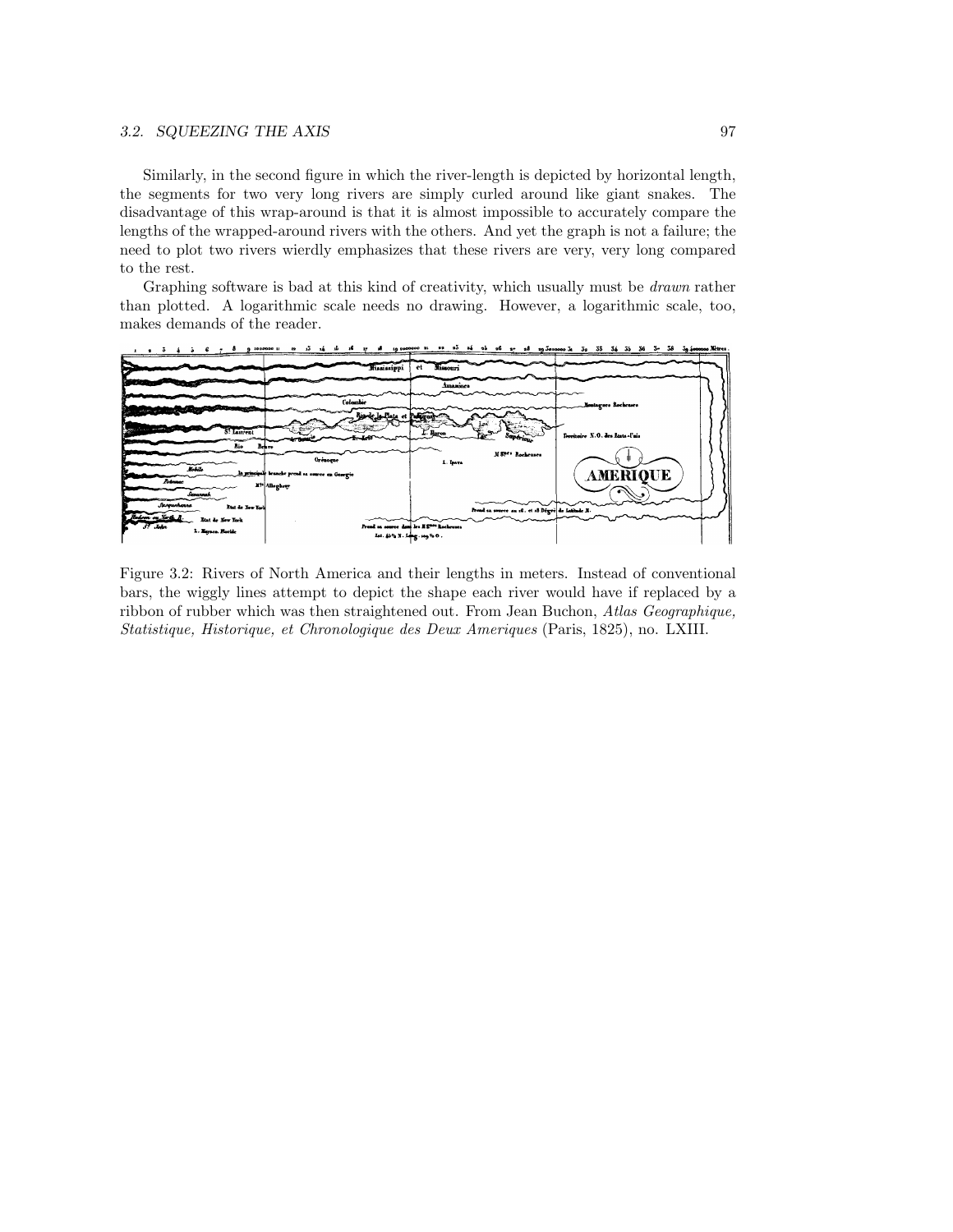# **3.3 Log, Log-Log and All That**

**Definition 6 (Linear-Linear Scale)** A plot is said to be a LINEAR plot or have a LINEAR-LINEAR SCALE if it is a graph of  $u$  versus  $x$ .

**Definition 7 (Nonlinear Scale/Nonlinear Ordinate)** A plot is said to have a NONLIN-EAR *y*-scale or NONLINEAR ORDINATE if it is a plot of  $\mu(u)$  versus *x* where  $\mu$  is a nonlinear function of its argument.

**Definition 8 (Log-Linear Plot)** A plot is said to be a LOG-LINEAR plot if it is a graph of log(*u*) versus *x*.

**Definition 9 (Log-Log Plot)** A plot is said to be a LOG-LOG plot if it is a graph of  $log(u)$ versus  $\log(x)$ .

A logarithmic scale has two advantages:

- Much wider range for the plotted variable
- Exponential growth or decay, geometric progression and power-law behavior can all be linearized, that is, rendered as a straight line, by using the appropriate type of log or log-log plot.

Example One: Log-in-*y*/Linear-in-*x* for Chebyshev Coefficients

Chebyshev spectral methods have the property that if the solution is smooth on the domain of integration, the coefficients of the Chebyshev series for the solution of a differential equation will decrease exponentially fast with degree. That is, if the coefficients of the spectral series are denoted by  $a_j$ , then the coefficients should decrease like

$$
a_j \sim \{\} \exp(-q j), \qquad j \to \infty \tag{3.3}
$$

where the empty braces denotes factors that vary more slowly with *j* than the exponential, such as a power of *j*, and where *q* is a positive constant that depends on the specific problem. In using spectral algorithms to solve differential equations, it is sound practice to periodically check the coefficients to confirm the predicted behavior. (In aviation, the equivalent proverb is: "Even when flying on instruments, look out the window occasionally.")

Fig. 3.3 shows two graphs of the spectral coefficients, identical except that one employs a logarithmic scale and the other does not. The linear-linear plot is a disaster: most of the data is invisible! The log-log plot has two virtues. First, all the coefficients are plotted, even the very tiny ones. This is the advantage of a wide range noted earlier. Second, the coefficients asymptote to a straight line as the degree *j* increases. This is consistent with the predicted exponential behavior: exp(−*qj*) would plot as a straight line with a logarithmic scale.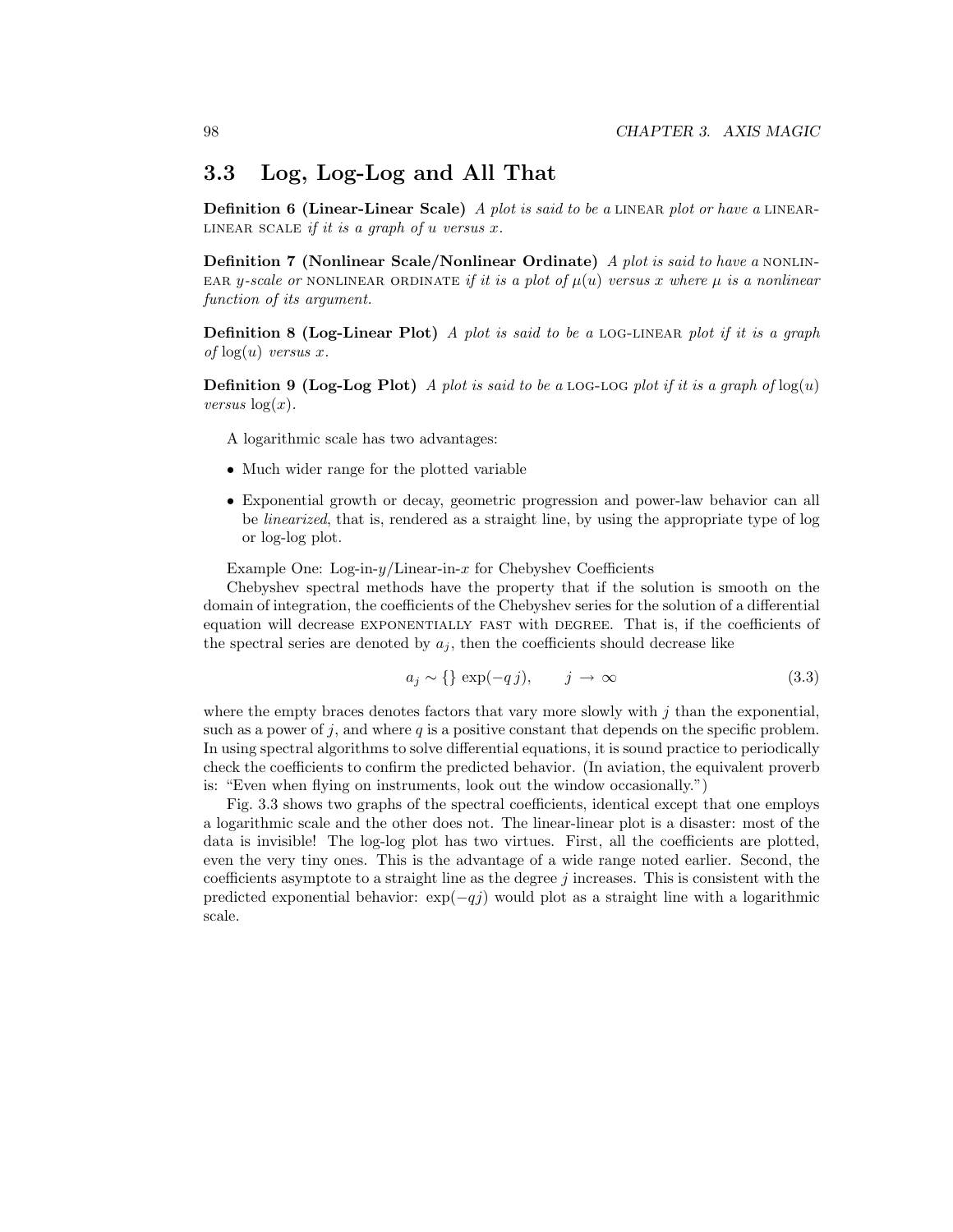

Figure 3.3: Both graphs illustrate  $a_j$  for the rational Chebyshev series for the unstable mode of a hydrodynamic instability problem. The linear-linear plot (right) conveys little information; most of the spectral coefficients are so small as to be invisible. When the ordinate scale is logarithmic, (left panel), all the coefficients are visible. Furthermore, the coefficients are approximately linear for large degree which confirms the expected asymptotic exponential decay. [Boussinesq-Charney eigenproblem of meteorology for *r* = 1*/*2.]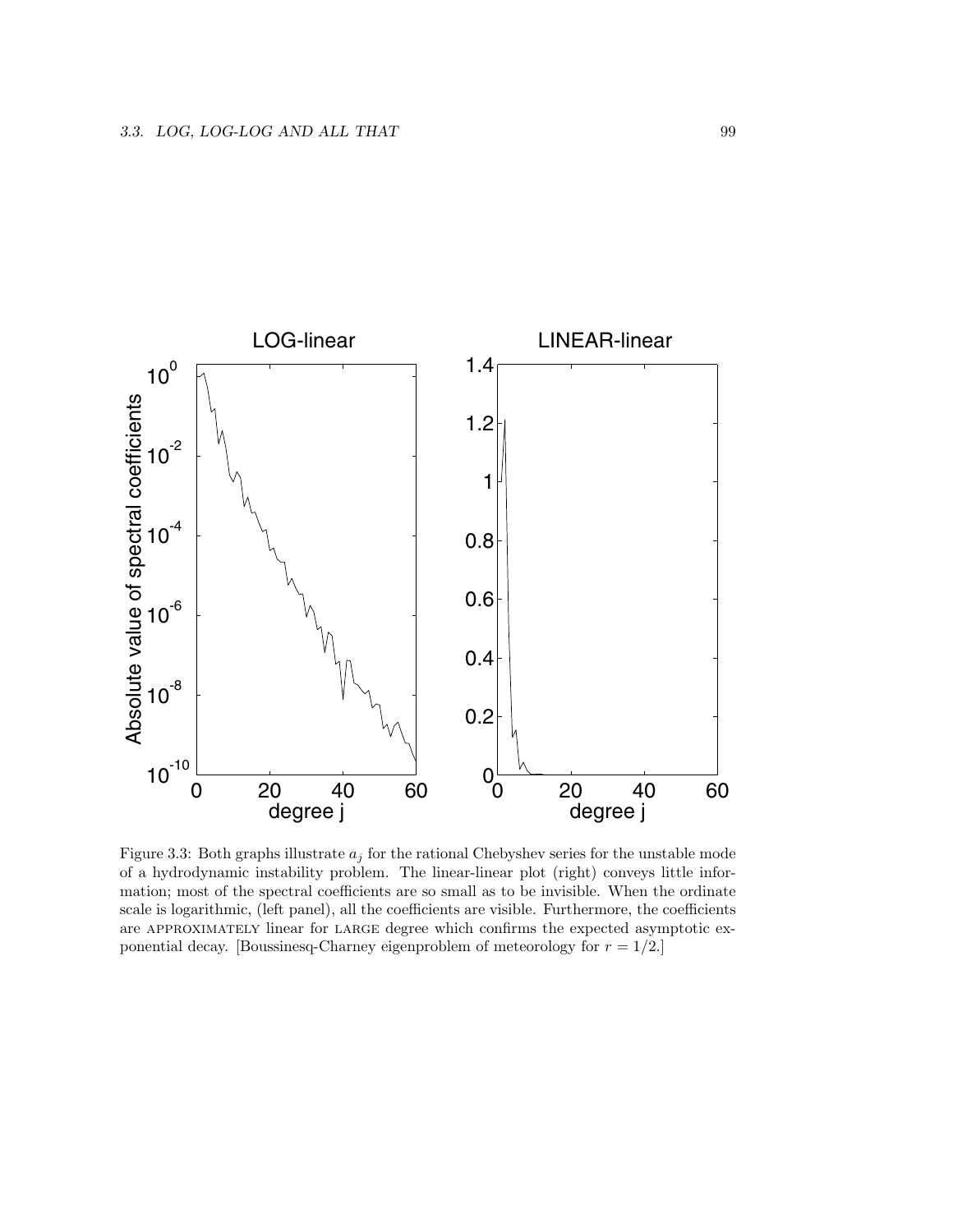EXAMPLE TWO: Check of Asymptotic Series

Many functions have asympotic series in negative powers of *z* which become increasingly accurate for a given number of terms as *z* increases. The accuracy of such series can be checked against accurate, independent numerical solutions by plotting the errors on a log-log graph.

The absolute error in a *k*-th order asymptotic approximation should decrease as

$$
E_k \sim q \, z^{-k} \tag{3.4}
$$

where  $q$  is a positive constant. Taking the logarithm of both sides of this asymptotic relation gives

$$
log\{E_k\} \sim log(q) - log(z)
$$
\n(3.5)

which is a straight line with a slope equal to negative *k* on a log-log plot.

If several different orders of approximation are plotted on a single log-log graph, the errors should not only decrease with increasing  $z$ ; the errors should ASYMPTOTE TO A straight line. In addition, the slopes should steadily increase with increasing order.



#### Errors in Asymptotic Series for Confluent U-function

Figure 3.4: The error in asymptotic approximations of first, second, 3rd and 4th orders versus *z* is plotted. [Confluent hypergeometric function  $U(1/2, 2, z)$ . the errors are proportional to the first, second, third, and fourth powers of the reciprocal of |*z*|. ] On a log-log plot, the errors should therefore asymptote to a straight line whose slope steepens with increasing order. If this pattern is not found, then it screams "ERROR"!]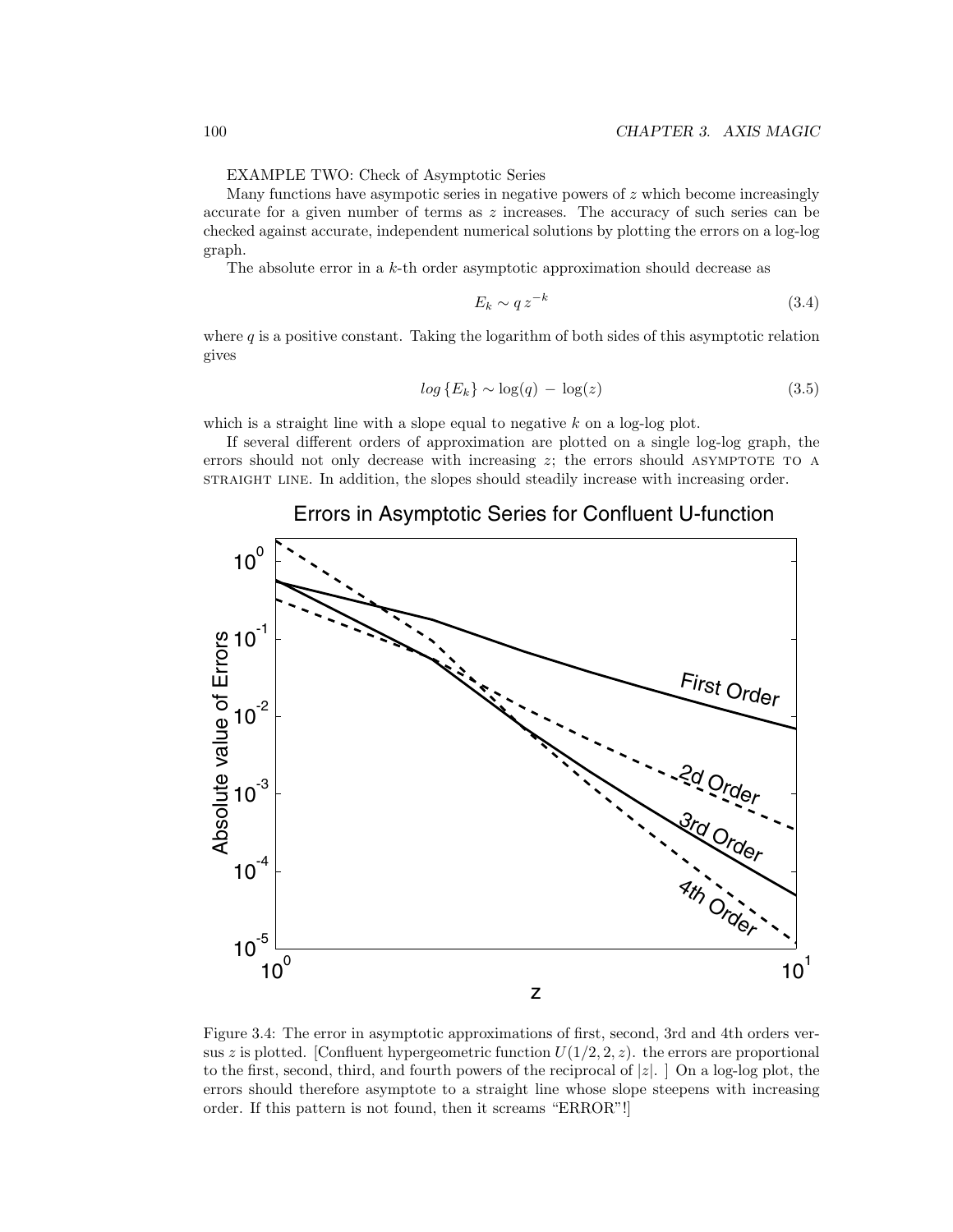# **3.4 Probability, Arctanh and Arcsinh Scales**

Fig. 3.5 shows two representations of the same function. The nonlinear scale for the right graph is the "probability function" (more precisely, the "cumulative normal frequency curve"). The probability function itself itself is linearized by this nonlinear scale. The crucial point is that real-word statistical samples will also be approximately linearized if their distribution is "normal". The deviation of the curve from from a straight line, when plotted with the "probability" scale, provides a visual test of statistical normality.



Figure 3.5: Two representations of the same curve (solid), the cumulative normal frequency curve. Left: this function graphed with the usual linear scales (labeled "arithmetic"). Right: same function plotted on "probability paper", which converts this curve into a straight line. From Schmid(1954), A Handbook of Graphic Presentation.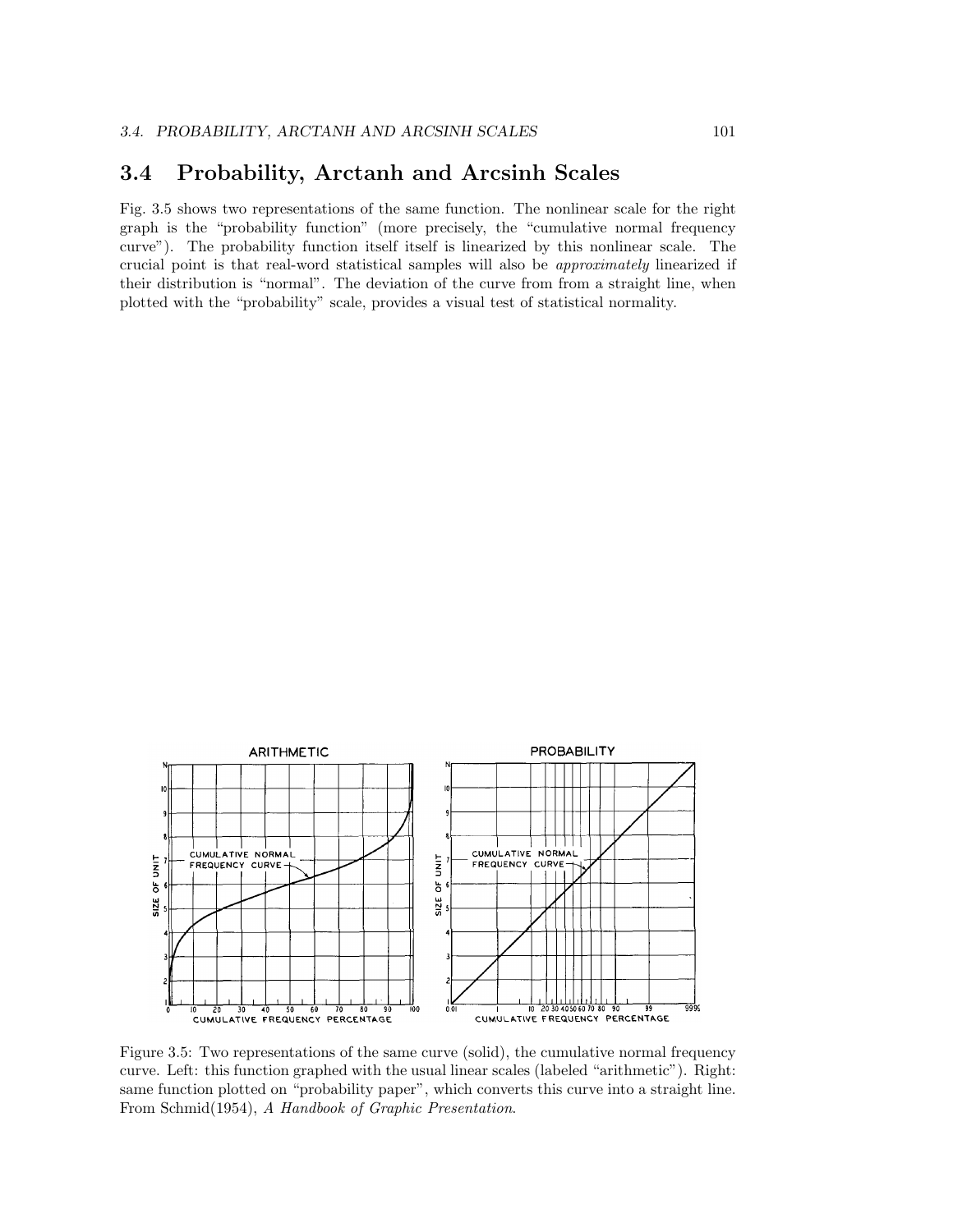

Figure 3.6: The raw data is S-shaped. By using a novel axis (inverse of the "cumulated normal probability curve" or "ogive"), the plotted points are almost linearized where the deviation from linearity illustrates the deviation from the standard probabilistic distribution. From Arkin and Colton(1936), who acknowledge W. A. Shewhart, "Economic Control of Quantity of Production"; the data is the depth of sapwood in a sample of 1370 telephone poles.

Fig. 3.6 is an example. The near-linearity of the data curve shows that the depth of sapwood for this sample of telephone poles is, statistically speaking, close to normal. We plotted a curve, and instead obtained a theory!

It would be much more difficult to see the closeness to normality if the data had been plotted on a linear ordinate scale.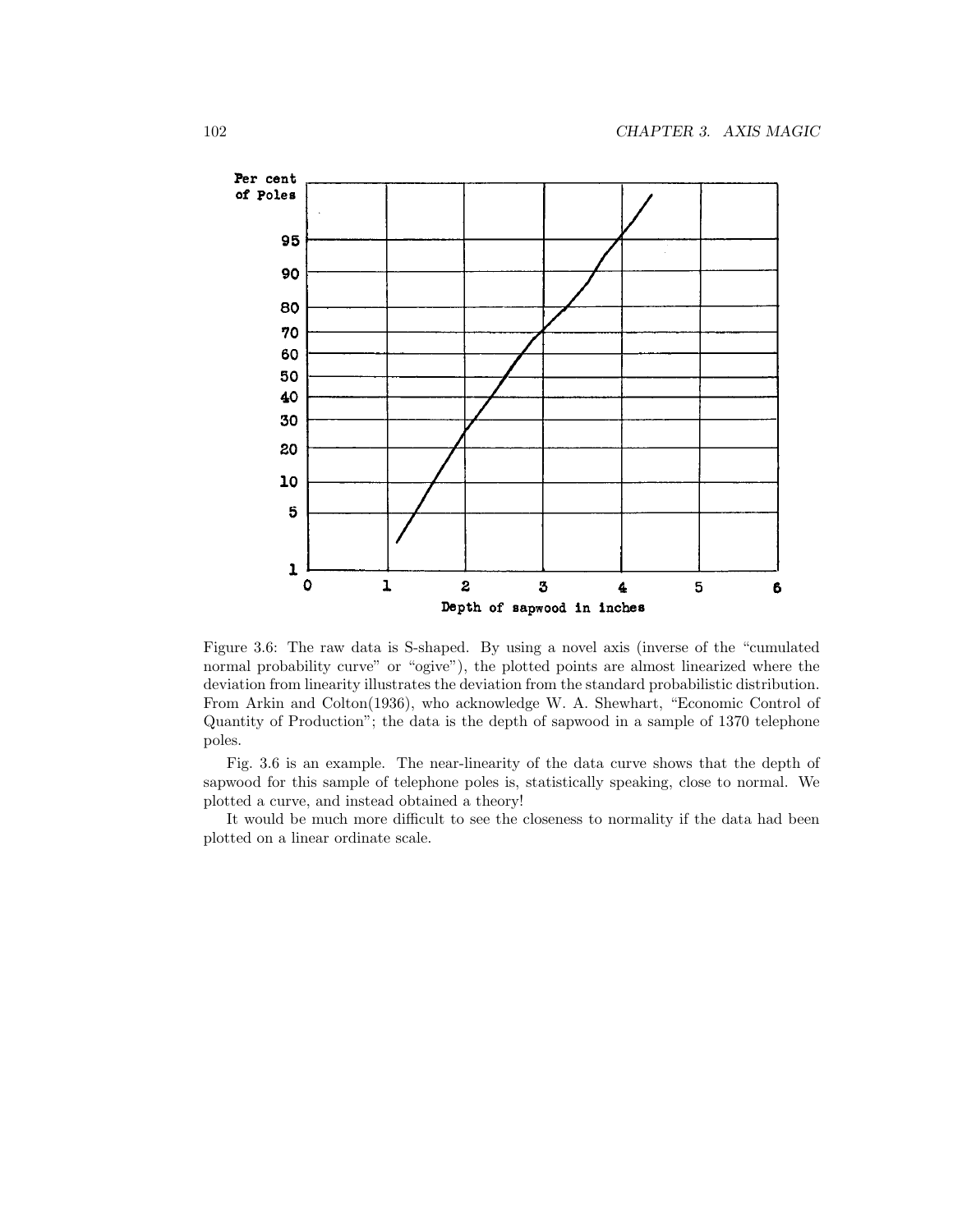Other nonlinear scales are useful. The error function  $\text{erf}(x)$  is a "tanh-like" function in the sense that it is antisymmetric with respect to  $x = 0$  and varies monotonically between -1 and 1. One way to see how closely these two functions resemble each other is to plot the error function using an arctanh scale. That is to say, we plot arctanh(erf)(*x*) rather than the error function itself. However, the vertical axis is labelled with the values of the error function rather than of its arctanh as illustrated in Fig. 3.7.



#### Erf function with arctanh axis

Figure 3.7: A graph of the error function using an arctanh scale. That is, the graph is  $arctanh(erf)(x)$  versus x, but the labels give the values of erf, which range between -1 and 1, rather than those of its arctanh. The dotted line shows the graph of  $tanh(x)$  on the same scale for reference.

To compute a function *u* which is growing exponentially for large  $|x|$ , the obvious choice is to use a logarithmic scale. However, if  $u < 0$ , then the logarithm is complex-valued unless we plot the negative of *u*. If *u* is of both signs, then a logarithmic scale will fail unless we plot the absolute value of *u*. However, this has two disadvantages. First, there is no simple way to show the sign of *u* on the plot. (One remedy: split the curve into segments where *u* is of one-signed and plot each separately,using solid line for segments where *u >* 0 and dashed lines for segments where *u* is negative.) Second,  $log(|u|)$  runs off to negative infinity at each zero of *u*.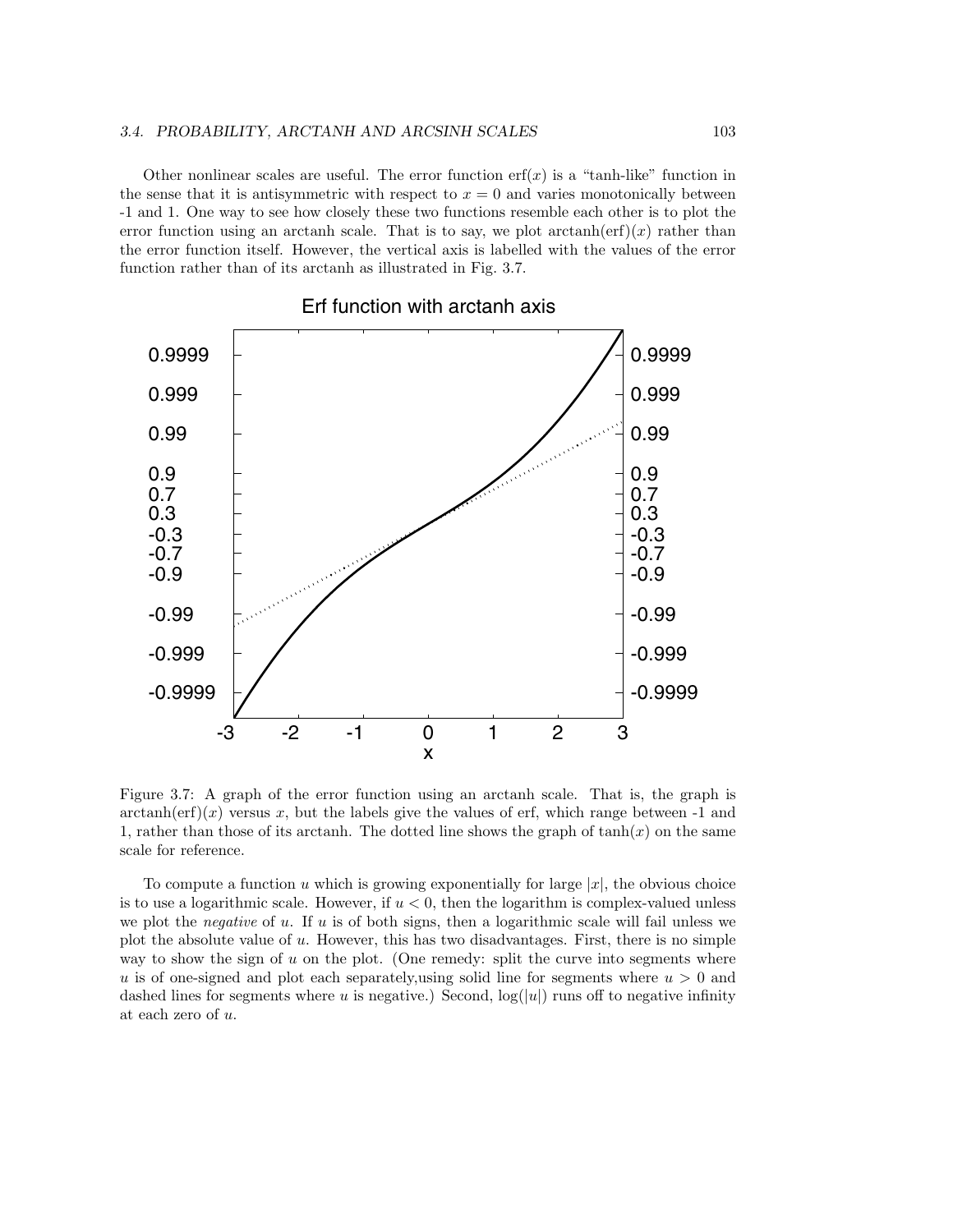A more direct alternative is to plot the function using an arcsinh scale. This scale has no difficult with sign changes. In addition, the arcsinh of a very large number is a moderate number so that, like a logarithmic scale, the arcsinh scale can accomodate a huge range. An example is shown in Fig. 3.8.



Figure 3.8: A graph of a function  $f(x)$  on an arcsinh scale. The vertical location of each point is that of arcsinh(f)( $x_j$ ), but the labels are the values of  $f(x_j)$  itself. The function  $f$ was chosen arbitrarily to be  $f = \{1 + 0.7 \cos(x)\}\sinh(x) + 10erf(x)$ .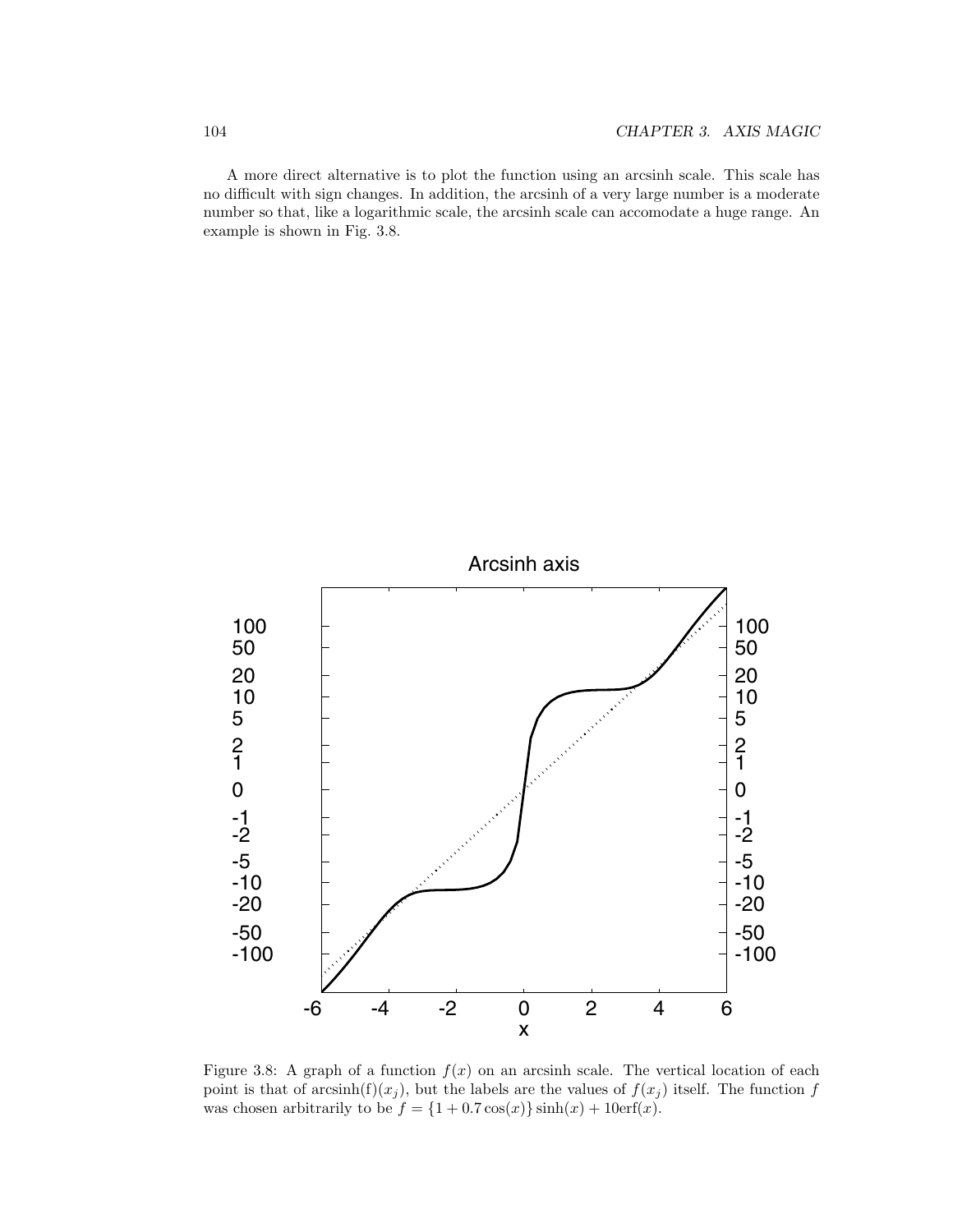## **3.5 Monetary Inflation**

Comparing costs and salaries for different years is difficult because of inflation, which is defined to be the change in the price of a fixed item, averaged over many categories of items. The Consumer Price Index (C. P. I.), which defined the inflation rates employed in Fig. 3.9, is a number published annually by the U. S. goverment to estimate inflation as felt by the average person. (The inflation rates for individual sectors of the economy, such as real estate or energy, may be considerably different from the C. P. I.)

Thus, a salary that rises at 4% a year may not actually produce any increase in a person's standard of living because the cost of housing, food, automobile, taxes and so on have risen at the same rate. Fig. 3.9, devised by Robert Sherman, employs unusual axes to compensate. The horizontal axes are slanted downward at a rate proportional to the C. P. I. A salary of \$30,000 should be plotted on the slanting line beginning at "3" on the left axis; the horizontal location of the point is given by the year. One can then convert this into the dollars that would buy the same amount of goods in 1969 by drawing a horizontal line from the plotted point to the left axis.

Another way to use this graph: a salary which rises just fast enough to keep up with inflation will be a horizontal line on the graph: the absolute amounts rise just fast enough to compensate for the downward slant of the axes.

This artifice of slanted axis lines is different from the nonlinear axis scales used in earlier sections: for logarithmic and arctanh graphs, the axis lines are always horizontal. No standard software package includes a routine to create slanted axis graphs, but it is not hard to modify existing Matlab routines to do this.

A much simpler solution, of course, is to simply plot salary divided by an inflation factor. Indeed, this is the most common tactic because one can simultaneously plot two curves, one showing salary in absolute terms and another showing salary in constant 1969 dollars.

Nevertheless, the slanted axis graph is useful as a reminder. In economics, it is probably much more sensible to compare quantities in different years after adjusting for inflation than without such an adjustment. We can reiterate too often that one of the most important choices in graphics is: What quantity should be plotted? The obvious answer (dollar amounts) is often a misleading answer (because inflation-corrected dollars more accurately reflect the purchasing power of money).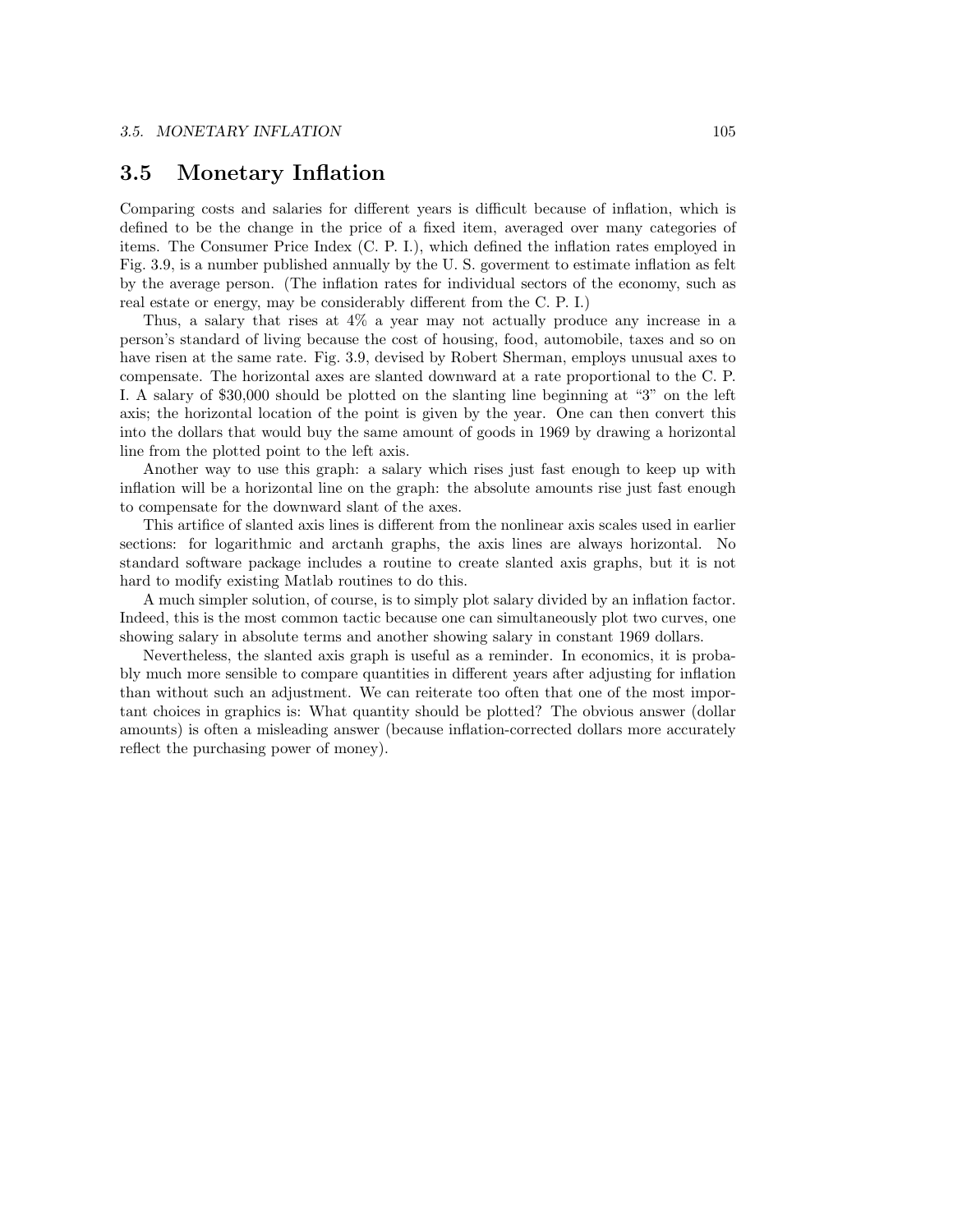

Figure 3.9: Constant-dollar graph paper. The bottom axis specifies the year (from 1969- 1982) in a linear scale. The vertical axis is dollars on logarithmic scale. The horizontal axis lines are given a downward slope which is proportional to the yearly inflation rate at that time. The lowest axis line which runs the full width of the graph conveys the information that \$1000 in 1969 is equivalent to \$3000 in 1982. A salary which rises at a rate to just match inflation will plot as a horizontal line on the graph. Devised by Robert Sherman and reprinted in Wainer(1997), pg. 123.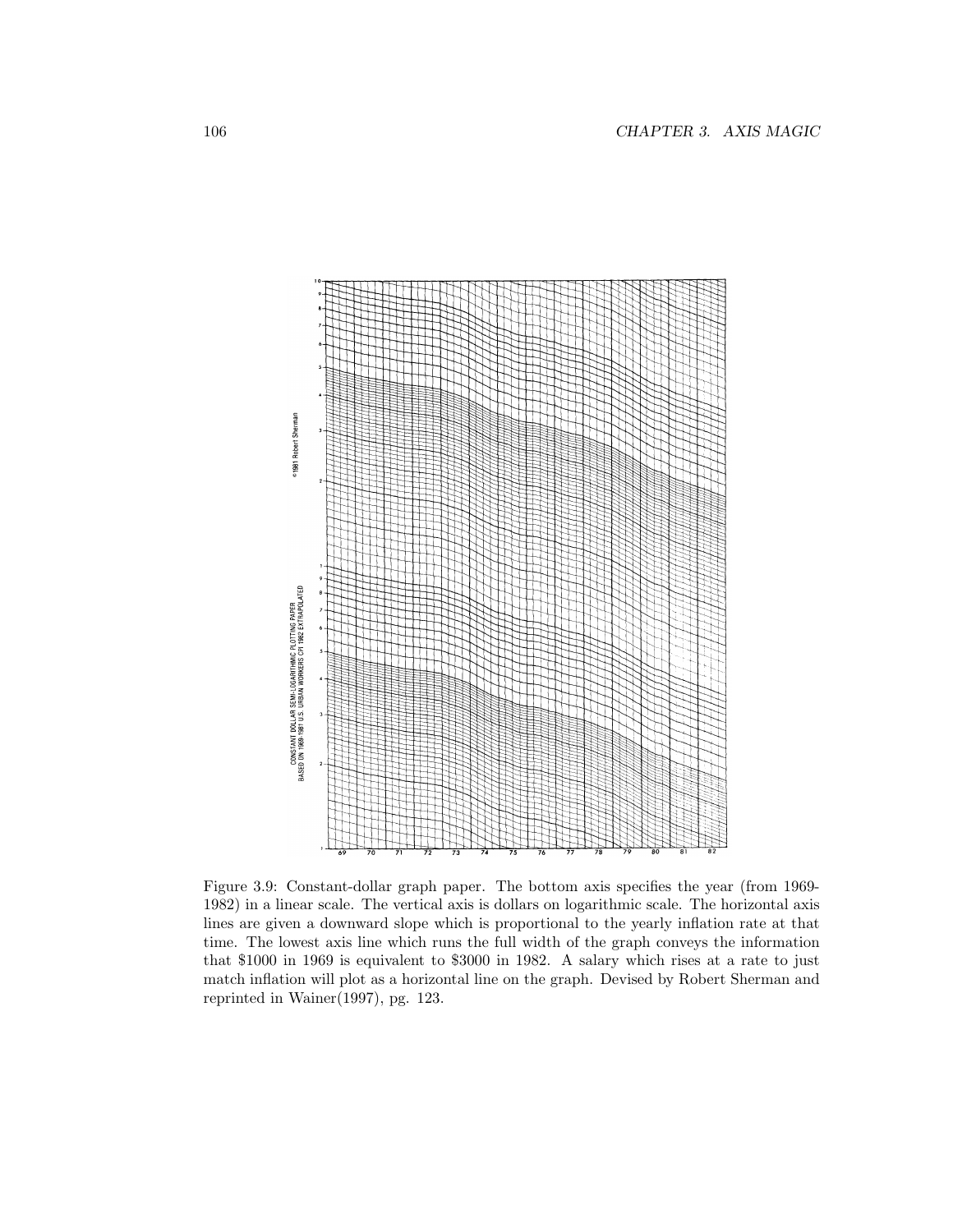## **3.6 Nomography and Graphical Calculators**

In the pre-computer days, and continuing into the mainframe period when computers were still huge and unwieldy, "nomography", that is, graphs that could be used to calculate quantities, was a major part of engineering. Often, linear axes failed miserably for such graphs because the answer would be a tiny, flat wiggle, almost impossible to accurately translate into numbers. Therefore, nomographs and graphical calculators made heavy use of very ingenious scales.

Crowhurst (1965), who wrote one of the last books on this topic, has many wildly nonlinear scales in his short book. Two of the more ingenious are displayed in Fig. 3.10.

Nomography has diminished in importance because of the wide availability of computers and hand-held calculators. However, it has not completely disappeared. Crowhurst's short book is a very readable description of the art.

How does one interpret these axes from Crowhurst? The answer can only be obtained by really studying the graph. This is a disadvantage of nonlinear scales: they require an investment of study-time by the reader. This investment increases rapidly as the nonlinear scale/s become more exotic.